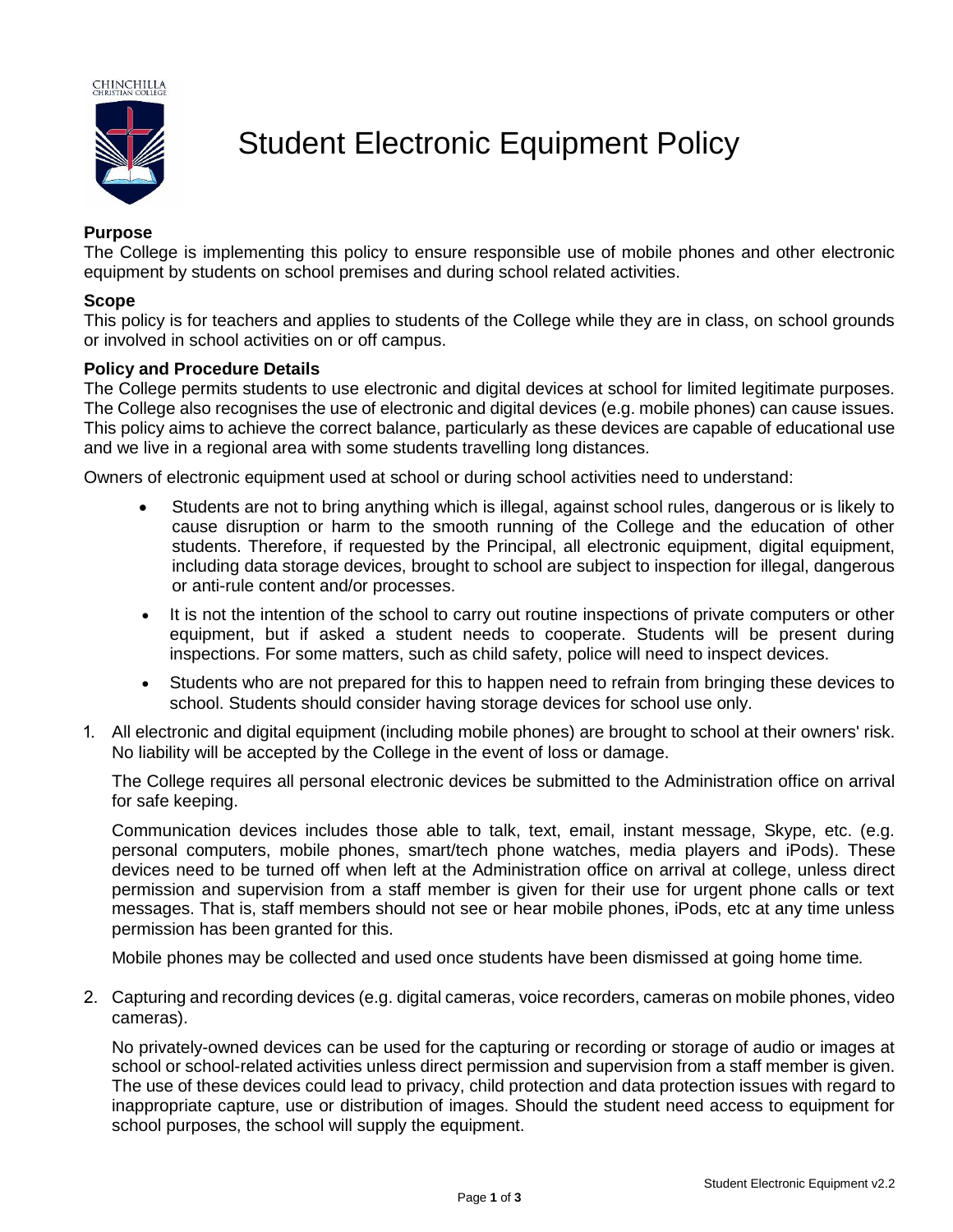Please note: No images or recordings taken during school or school functions may be uploaded or used in any other electronic or print media (e.g. YouTube or Facebook) without direct permission from the Principal.

Any student who sends harassing or threatening messages or images or voice via any means will be subject to College discipline. If messages have been sent by mobile phone or social websites, etc, the College will work with the injured party to report this to the appropriate government authorities (including police) and network providers.

3. Secondary laptop computers.

Secondary students are to use their laptop computers according to the conditions set out in the agreement they sign. Laptop computers are not to be used for entertainment. No student is permitted to play movies or YouTube music videos, etc at school, except in some special circumstances in class time under teacher direction (e.g. Senior Physics where students analyse a scene in a film).

### **General College guidelines relating to the use of electronic equipment:**

No student is permitted to unplug any other device, particularly College computer equipment, to gain access to power.

No student is permitted to unplug network leads or any other lead etc.

No student is permitted to plug College network leads or any other lead etc. into their computer.

Students should not bring personal computers, such as laptops, to school unless prior approval has been granted for one off presentations. The College has ample computer equipment available.

Students and other community members need to be very careful in the use of information about our school, staff, students and other College community members on web sites etc.

Please note: Child safety laws and other privacy matters require us to report unlawful uses of electronic devices or internet to the police.

Students are not permitted to post or upload information regarding the College, staff or students in any media – digital, paper or other (e.g. Facebook, My Space, survey sites, news sites, etc). This will protect the privacy and safety of community members, as it protects against privacy issues, child safety, defamation actions, gossip, cyber-bullying, etc. Please remember that everyone in the community is signed on to positively build up the College and its members. Bringing the College or College community members into disrepute, or any form of cyber-bullying, is never acceptable. Police will be involved when necessary for student protection matters.

Social websites have rules themselves that support positive use. For example, Facebook outlines the following:

*We do our best to keep Facebook safe, but we cannot guarantee it. We need your help in order to do that, which includes the following commitments:*

- *You will not bully, intimidate, or harass any user.*
- *You will not post content that is hateful, threatening, pornographic, or that contains nudity or graphic or gratuitous violence.*
- *You will not use Facebook to do anything unlawful, misleading, malicious, or discriminatory.*
- *You will not facilitate or encourage any violations of this Policy.*

Please note: Disciplinary action will be taken against those who are caught using electronic equipment inappropriately or using digital devices or sites against these rules. This includes privacy violations and cheating during exams or other assessments.